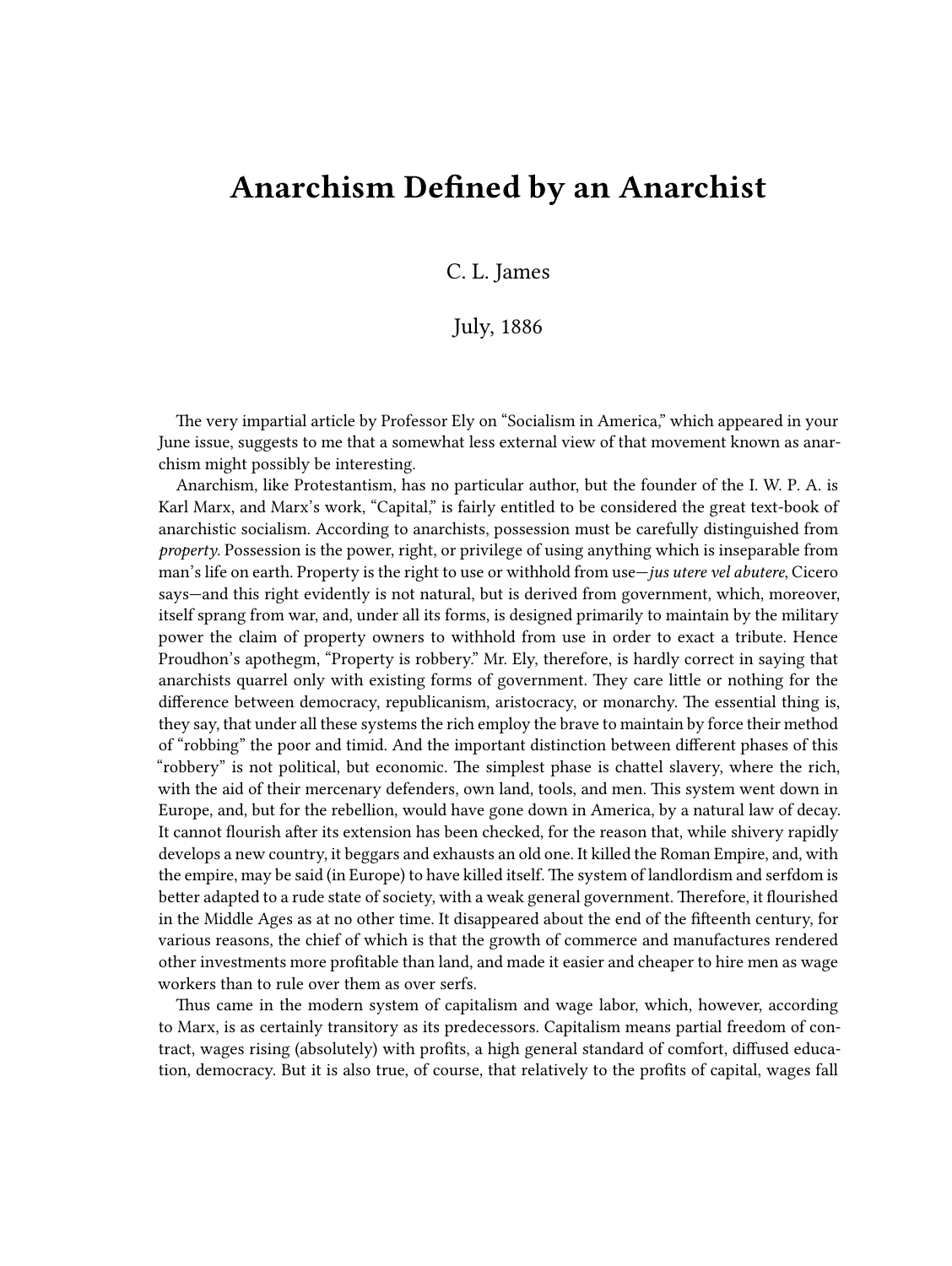when profits rise. Thus there is opened an increasing gulf between the capitalist and the wage worker. Again, competition among capitalists, continually reducing the price of commodities to the cost of production, necessitates increasingly minute subdivision of labor, destroying that technical skill which made the old-fashioned shoemaker or blacksmith independent; degrading the laborers into portions of the machine they operate; stimulating the competition for employment which prevails among them; increasing the frequency of those periods when they are thrown out of work and reduced from comfort to beggary, and, of course, contributing to increase the revolutionary discontent of educated men, nurtured in hope and enjoyment, who see themselves hopelessly distanced by those whom they can in no way regard as their superiors.

The chasm which threatens to engulf our social system is still further widened by the destruction of small capitalists in the battle of competition, and the growth of great monopolies, advancing *pari passu* with the pauperization of the laboring class. The miseries and dangers thus engendered by the very nature of modern trade and industry, are greatly aggravated by the periodical gorging of the market with goods produced in excess of the demand during seasons of speculation, and the consequent forced migration of capital to other branches by the dreary road along which lie bankruptcy, stagnation, reduced consumption, reduced production, slow liquidation, and that gradual revival of business which closes a financial crisis.

The critical character of these periodical revulsions is greatly aggravated by the fluctuations of that uncertain currency which speculative business has everywhere introduced. It has so for been palliated by the extension of the market into new countries—America, India, Egypt, China, etc. But when this process reaches an end, and one commercial system extends over the world, then, if not sooner, prices will actually foil to the cost of production, and the catastrophe of production for profit will be reached. Anarchy, therefore, according to anarchists, is the inevitable end of the present drift and tendency of things. Trimmers may devise means to put it off; Napoleons and Bismarcks may, for a time, stifle it in blood, but the longer it is deferred, the more violent will be the reaction which brings it in at last. That only is wise statesmanship which gives up moribund institutions to die. That only is reform which anticipates in a less painful manner the work of revolution.